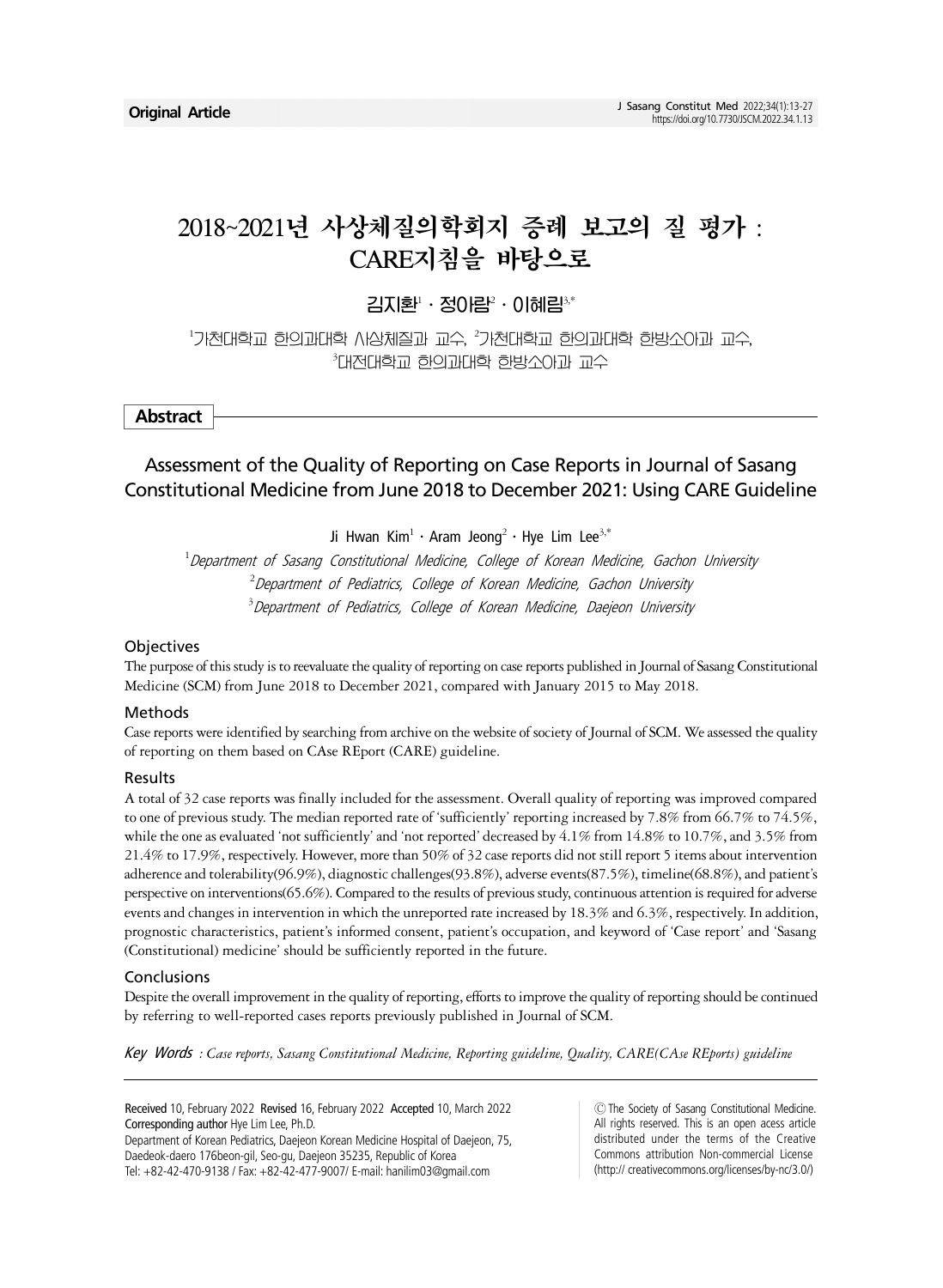### Ⅰ. 緖論

증례보고는 관찰연구에 속하며 대조군 없이 주로 후향적으로 시행되기 때문에 보고의 근거 수준은 낮 은 편이다1,2. 하지만 새로 발생했거나 드물게 발생하 는 질병에 대한 자연사, 치료법, 예후를 보고하거나, 기존 질병에 대한 부작용 사례, 새로운 치료법을 빠르 게 보고할 수 있다는 장점 때문에 증례보고는 여전히 가치가 있다?. 최근에는 증례 기반의 학습 혹은 증례보 고 작성 실습이 의대생들과 레지던트들에게 병력 청 취의 중요성을 인지하게 해주고 정보 중심과 근거 기 반적 사고를 촉진시킨다는 주장에 힘입어 교육적 컨 텐츠로의 증례보고 활용 가치 또한 높아지고 있다<sup>4</sup>. 이처럼 증례보고의 중요성이 재조명되자 체계적인 보 고의 질 관리를 위해 2013년 증례보고의 질 평가 도구 인 CARE(CAse REport) 지침이 제정되었고<sup>5</sup> 자세한 사 용방법이 2017년에 출판되었다<sup>6</sup>.

한의학 분야에서도 기존 방식으로 잘 치료되지 않 는 질환에 효과적인 한의학 중재방법을 보고하거나, 특정 질환에 한의학적 중재를 처음 시도한 사례를 보 고하여 한의 치료에 대한 근거를 마련하고 외연을 넓 힌다는 측면에서 증례보고는 가치를 지닌다?. 또한 전 통적인 의안에 기반을 둔 문제기반학습(Problem based learning; PBL) 컨텐츠 제작에도 증례보고는 중요해지 고 있다<sup>8,9</sup>. 이에 한의학계에도 2015년에 CARE지침이 한국어판으로 소개되었고10, 각 학회지별로 증례보고 의 질을 제고하려는 노력이 지속되었다11-18. 2018년 6월 사상체질의학회지에 저자의 선행연구<sup>11</sup>가 발표된 이후 약 4년 간 다양한 증례들이 추가로 발표되었다. 해당 기간 동안 사상의학 임상증례 보고를 위한 가이 드라인(CAse REport for Sasang medicine; CARES) 개발 연구 결과가 보고되었으며<sup>19</sup>, 2020년 12월 사상체질의 학 전공의 직무교육에서 CARE지침이 소개되는 등 사 상체질의학회지의 증례보고의 질을 제고하기 위한 노 력들이 있었다.

이에 저자는 사상체질의학회지에 2018년 6월 학회 지부터 2021년 12월 학회지까지 발표된 증례들의 보 고의 질을 평가한 후, 이를 2015년부터 2018년 5월까 지 발표된 증례보고 39편에 대해 평가했던 선행연구 (이하 선행연구) 결과와 비교함으로써 사상체질의학 회지에 보고된 증례들의 보고의 질의 현황과 변화를 파악해보았다.

## Ⅱ. 硏究方法

### 1. 대상 증례보고 검색 및 선정

사상체질의학회지에서 2018년 6월부터 2021년 12 월까지 발표된 증례보고를 파악하기 위해 사상체질의 학회지의 아카이브1)에서 수기 검색을 실시하였다. 개 별 환자의 증상이나 과거력 등을 언급하지 않은 환자 군 연구나 동향분석 연구들은 제외시켰다.

### 2. 자료의 추출 및 보고의 질 평가

선행연구와 동일한 비교를 위해 2017년에 발표된 CARE지침<sup>6</sup>에 의거하여 28개 세부항목으로 증례보고 의 질을 평가했다. 28개의 세부항목은 본 연구의 결과 Table 2에 제시했다.

두 명의 검토자(김지환, 정아람)가 증례 보고를 읽 고 CARE점검표의 세부항목에 해당하는 내용이 충분 하게 보고되었으면 '충분하게'(Sufficiently), 관련 내용 이 제시는 되었으나 충분하게 보고되지 않았다면 '충 분치 않게'(Not sufficiently), 아예 언급이 없으면 '보고 하지 않은'(Not reported)으로 평가를 하였다. 치료적 중재는 사상체질의학의 특성 상 사상처방을 위주로 평가했으며, 중재변경의 근거를 제시해야한다는 18 번 세부항목 관련 내용이 성립하지 않을 경우 -치료기 간동안 사상처방의 변경이 없었기 때문에 해당 항목 을 평가할 수 없는 경우- 그 논문의 세부항목은 '해당 없음'으로 분류하고 보고의 질 평가에 포함시키지 않

<sup>1)</sup> 사상체질의학회지 홈페이지 Archive: https://acoms.kisti.re.kr/ journal/viewFullTextArchive.do?journalSeq=J000086&menuId= 0202&introMenuId=0202&archiveIndex=1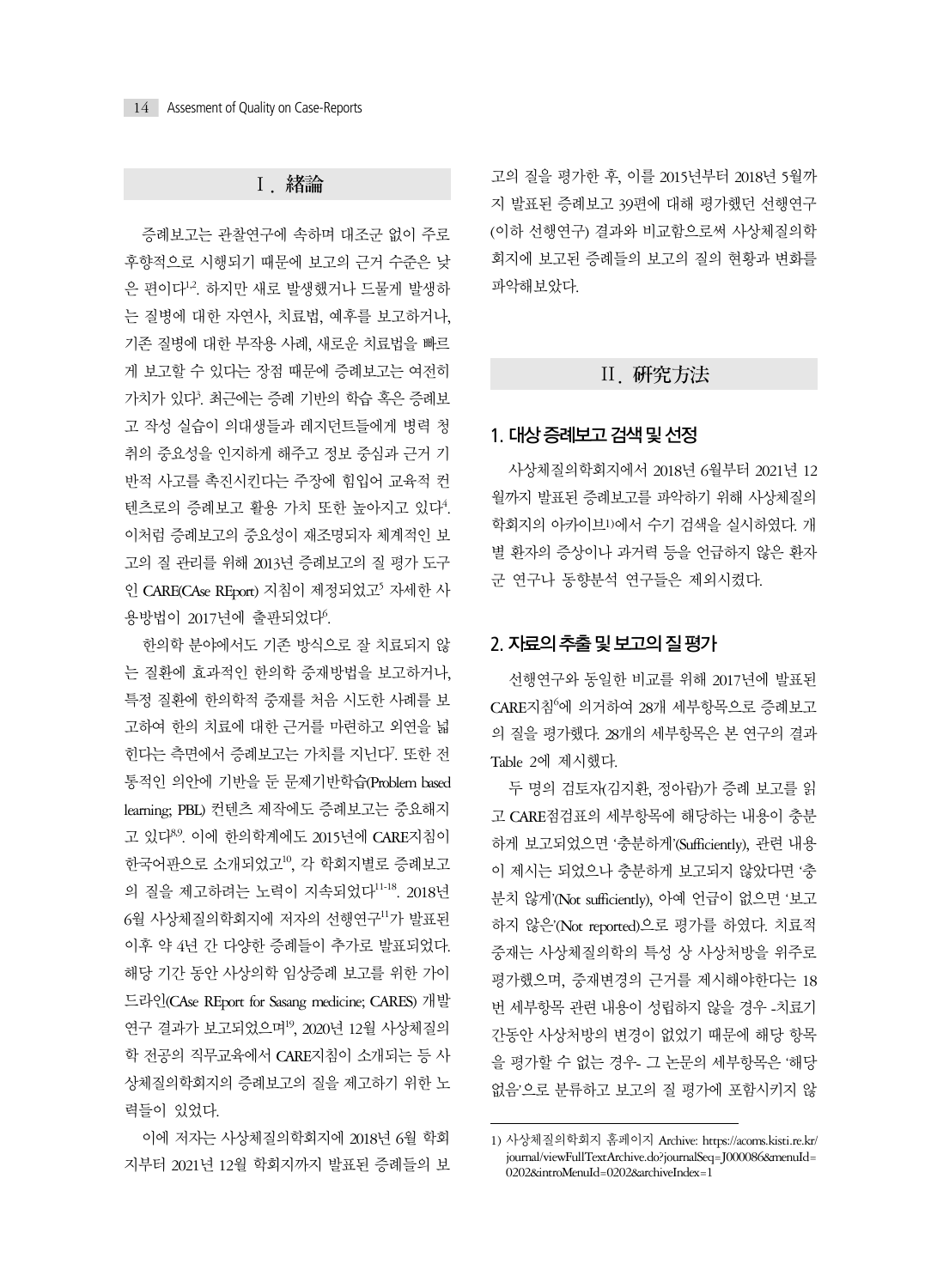았다. 사상체질의학회지의 보고 틀 형식을 감안하여 CARE점검표의 서론, 본론, 고찰에서 각각 언급되어 야할 내용이 다른 부분에서 언급되더라도 평가를 진 행했다.

한편 15번 항목의 경우, 선행연구에서는 예후와 관 련하여 진단과정에서 암의 병기(Oncology Stage)와 같 은 내용 등을 보고해야 한다는 기존 CARE지침 평가기 준이 사상체질의학회지의 증례 내용들과 맞지 않는 것으로 보아 대부분 '해당없음'으로 처리되었던 반면, 이번 연구에서는 사상의학 임상증례를 위한 CARES 개발연구<sup>19</sup>결과에 의거하여 선행연구 때와 달리 사상 체질진단 과정에서 소증, 혹은 순역에 관한 언급이 예후까지 연계된 경우 '충분하게' 보고되었다고 평가 했으며, 예후까지는 언급되지 않은 경우 '충분치 않게' 보고된 것으로 평가했다.

### 3. 질 평가 결과의 분석

질 평가 결과의 분석은 두 가지 방법으로 이뤄졌다. 먼저, 각 증례 보고별로 총 28개의 세부항목 중 '해당 없음'로 분류된 항목을 제외한 총 세부항목 수로, '충 분하게', '충분치 않게', '보고하지 않은'으로 평가된 세부항목의 수를 각각 나눠 %값으로 변환한 후, 세 가지 평가 결과에 대해 최대값, 최소값, 중앙값을 파악 했다. 다음으로, 각 28개 세부항목별로 '해당없다'로 표시된 세부항목을 제외한 총 증례 보고 수로, '충분하 게', '충분치 않게', '보고하지 않은'으로 평가된 증례보 고의 수를 각각 나눠 %값으로 변환하였으며 시각적으 로 그래프화 하였다. 마지막으로 2015년 1월~2018년 5월까지의 증례보고와 2018년 6월~2021년 12월까지 의 증례보고에 대한 보고의 질 평가 결과를 비교해보 았다. 특히 보고의 질 개선에 중요한 부분인 '보고하지 않은' 항목과 '충분치 않게' 보고한 항목을 중점적으로 살펴보았으며 해당 항목이 50%이상 비율일 경우 주 의를 요하는 것으로 보았다.

### Ⅲ. 結果

### 1. 증례보고 별 질 평가 결과

## 1) 2018년 6월~2021년 12월까지의 증례보고들의 보고 별 질 평가 결과 (Table 1)

사상체질의학회지에 2018년 6월부터 2021년 12월 까지 발표된 증례보고는 총 32개였으며 보고의 질 평 가 결과는 다음과 같았다.

각 증례보고 별로 총 28개 CARE지침 항목을 평가 한 결과, 각 항목을 '충분하게' 수준으로 보고한 증례 보고는 최대 82.1%, 최소 60.7% 중앙값 74.1%의 보고 율을 보였으며, '충분치 않게' 수준으로 보고한 증례보 고는 최대 18.5%, 최소 0%, 중앙값 10.7%의 보고율을 보였다. '보고하지 않은' 항목에 대한 증례보고는 최대 25.0% 최소 7.1%, 중앙값 17.9%의 보고율을 보였다.

# 2) 2015년~2018년 5월까지의 증례보고와 2018년 6월~2021년 12월까지의 증례보고 질 비교 (Figure 1)

2015년부터 2018년 5월까지 발표된 증례보고 39편 과 2018년 6월부터 2021년 12월까지 발표된 증례보고 32편에 대한 보고의 질을 시기별로 비교해보면 다음 과 같았다.

각 증례에 대한 보고율의 최대값 변화를 살펴보면 '충분하게'로 평가받은 비율은 증가했다(77.8→85.7%; 7.9%증가). 이로써 '충분치 않게'로 평가받은 비율은 감소했으며(25.9→18.5%; 7.4%감소), 동시에 '보고 하지 않은'의 비율 역시 감소했다(29.6→25%; 4.6% 감소).

각 증례에 대한 보고율의 최소값 변화를 살펴보면 '충분하게'로 평가받은 비율은 증가했다(44.4→60.7%; 16.3%증가). '충분치 않게'로 평가받은 비율은 감소했 으며(7.1→0%; 7.1%감소), '보고하지 않은' 의 비율도 소폭 감소했다(7.4→7.1%; 0.3%감소).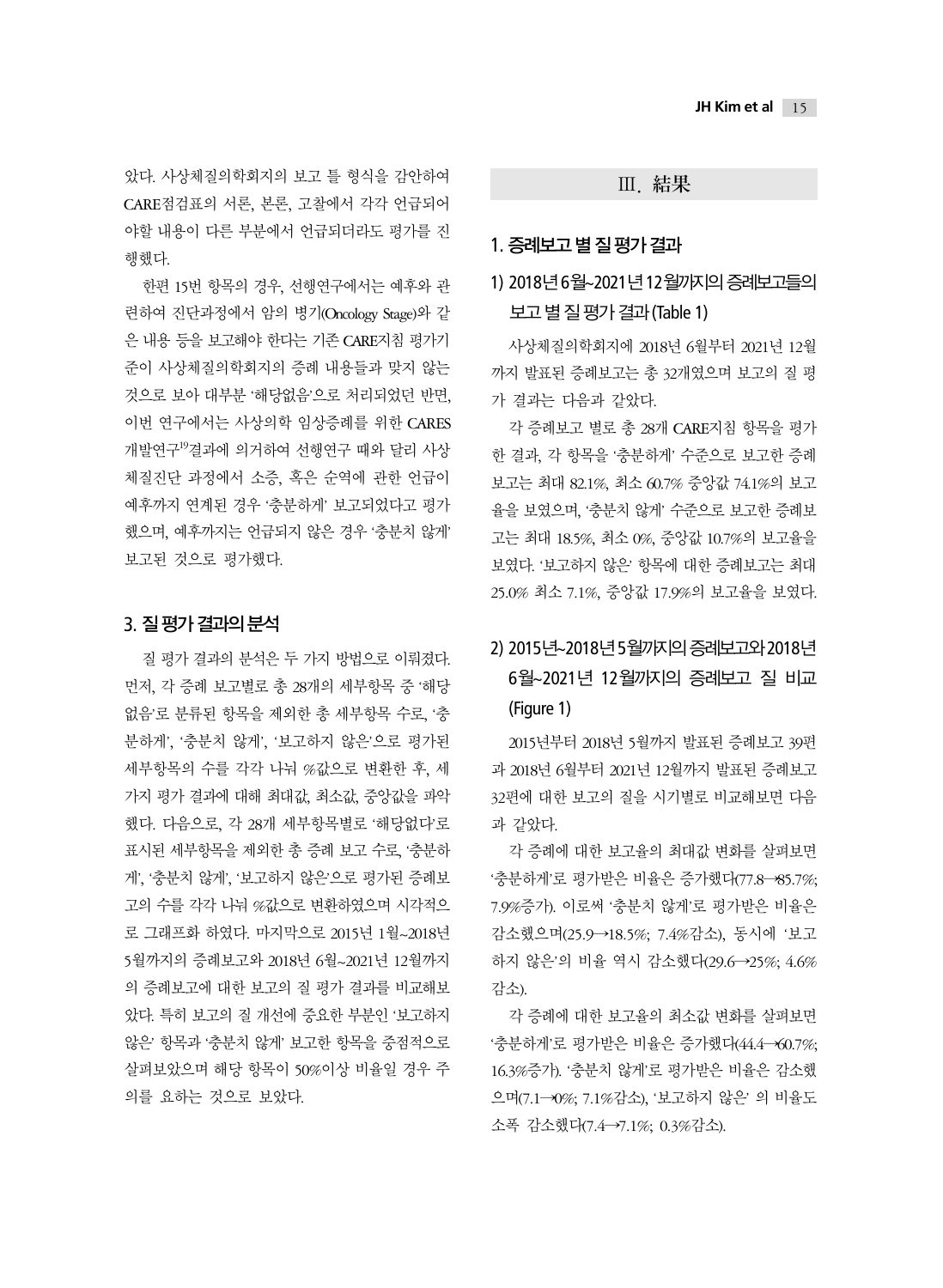|                                         |           | Reported     |      |                  |                  |              |      |  |
|-----------------------------------------|-----------|--------------|------|------------------|------------------|--------------|------|--|
| Case reports                            |           | Sufficiently |      | Not sufficiently |                  | Not reported |      |  |
| Publication<br>Year-Volume-Issue-Number | Reference | $n^*/N^*$    | %    | n/N              | %                | n/N          | %    |  |
| 2018-30-2-06                            | 20        | 17/28        | 60.7 | 4/28             | 14.3             | 7/28         | 25.0 |  |
| 2018-30-3-07                            | 21        | 18/28        | 64.3 | 5/28             | 17.9             | 5/28         | 17.9 |  |
| 2018-30-3-08                            | 22        | 19/28        | 67.9 | 5/28             | 17.9             | 4/28         | 14.3 |  |
| 2018-30-4-05                            | 23        | 22/28        | 78.6 | 1/28             | 3.6              | 5/28         | 17.9 |  |
| 2018-30-4-06                            | 24        | 22/27        | 81.5 | 2/27             | 7.4              | 3/27         | 11.1 |  |
| 2019-31-1-08                            | 25        | 21/28        | 75.0 | 1/28             | 3.6              | 6/28         | 21.4 |  |
| 2019-31-2-04                            | 26        | 19/27        | 70.4 | 3/27             | 11.1             | 5/27         | 18.5 |  |
| 2019-31-3-06                            | 27        | 17/28        | 60.7 | 4/28             | 14.3             | 7/28         | 25.0 |  |
| 2019-31-4-06                            | 28        | 19/28        | 67.9 | 3/28             | 10.7             | 6/28         | 21.4 |  |
| 2019-31-4-07                            | 29        | 20/28        | 71.4 | 2/28             | 7.1              | 6/28         | 21.4 |  |
| 2020-32-1-06                            | 30        | 21/28        | 75.0 | 1/28             | 3.6              | 6/28         | 21.4 |  |
| 2020-32-2-06                            | 31        | 22/28        | 78.6 | 2/28             | 7.1              | 4/28         | 14.3 |  |
| 2020-32-2-07                            | 32        | 19/28        | 67.9 | 3/28             | 10.7             | 6/28         | 21.4 |  |
| 2020-32-2-08                            | 33        | 23/28        | 82.1 | 3/28             | 10.7             | 2/28         | 7.1  |  |
| 2020-32-3-05                            | 34        | 19/28        | 67.9 | 4/28             | 14.3             | 5/28         | 17.9 |  |
| 2020-32-3-06                            | 35        | 21/27        | 77.8 | 3/27             | 11.1             | 3/27         | 11.1 |  |
| 2020-32-3-07                            | 36        | 21/28        | 75.0 | 0/28             | $\boldsymbol{0}$ | 7/28         | 25.0 |  |
| 2020-32-4-07                            | 37        | 22/28        | 78.6 | 3/28             | 10.7             | 3/28         | 10.7 |  |
| 2020-32-4-08                            | 38        | 17/27        | 63.0 | 5/27             | 18.5             | 5/27         | 18.5 |  |
| 2020-32-4-09                            | 39        | 18/27        | 66.7 | 4/27             | 14.8             | 5/27         | 18.5 |  |
| 2020-32-4-10                            | 40        | 22/28        | 78.6 | 2/28             | 7.1              | 4/28         | 14.3 |  |
| 2020-32-4-11                            | 41        | 22/28        | 78.6 | 2/28             | 7.1              | 4/28         | 14.3 |  |
| 2021-33-3-09                            | 42        | 19/28        | 67.9 | 2/28             | 7.1              | 7/28         | 25.0 |  |
| 2021-33-3-10                            | 43        | 21/28        | 75.0 | 2/28             | 7.1              | 5/28         | 17.9 |  |
| 2021-33-3-11                            | 44        | 19/27        | 70.4 | 3/27             | 11.1             | 5/27         | 18.5 |  |
| 2021-33-3-12                            | 45        | 20/27        | 74.1 | 1/27             | 3.7              | 6/27         | 22.2 |  |
| 2021-33-4-02                            | 46        | 22/27        | 81.5 | 3/27             | 11.1             | 2/27         | 7.4  |  |
| 2021-33-4-03                            | 47        | 20/27        | 74.1 | 1/27             | 3.7              | 6/27         | 22.2 |  |
| 2021-33-4-04                            | 48        | 20/27        | 74.1 | 3/27             | 11.1             | 4/27         | 14.8 |  |
| 2021-33-4-05                            | 49        | 22/28        | 78.6 | 1/28             | 3.6              | 5/28         | 17.9 |  |
| 2021-33-4-06                            | 50        | 21/27        | 77.8 | 3/27             | 11.1             | 3/27         | 11.1 |  |
| 2021-33-4-07                            | 51        | 19/28        | 67.9 | 4/28             | 14.3             | 5/28         | 17.9 |  |
| Maximum of %                            |           |              | 82.1 |                  | 18.5             |              | 25.0 |  |
| Minimum of %                            |           |              | 60.7 |                  | 0                |              | 7.1  |  |
| Median of %                             |           |              | 74.1 |                  | 10.7             |              | 17.9 |  |

|  |  | Table 1. Report Rate(%) for Each Case Report in June 2018 to December 2021 According to the CARE(CAse REport) Guideline. |
|--|--|--------------------------------------------------------------------------------------------------------------------------|
|  |  |                                                                                                                          |

\* 'n' means the number of which items match each assessment criteria: 'Sufficiently', 'Not sufficiently', and 'Not reported'. †'N' means the number of applicable items that can be evaluated by applying the criteria.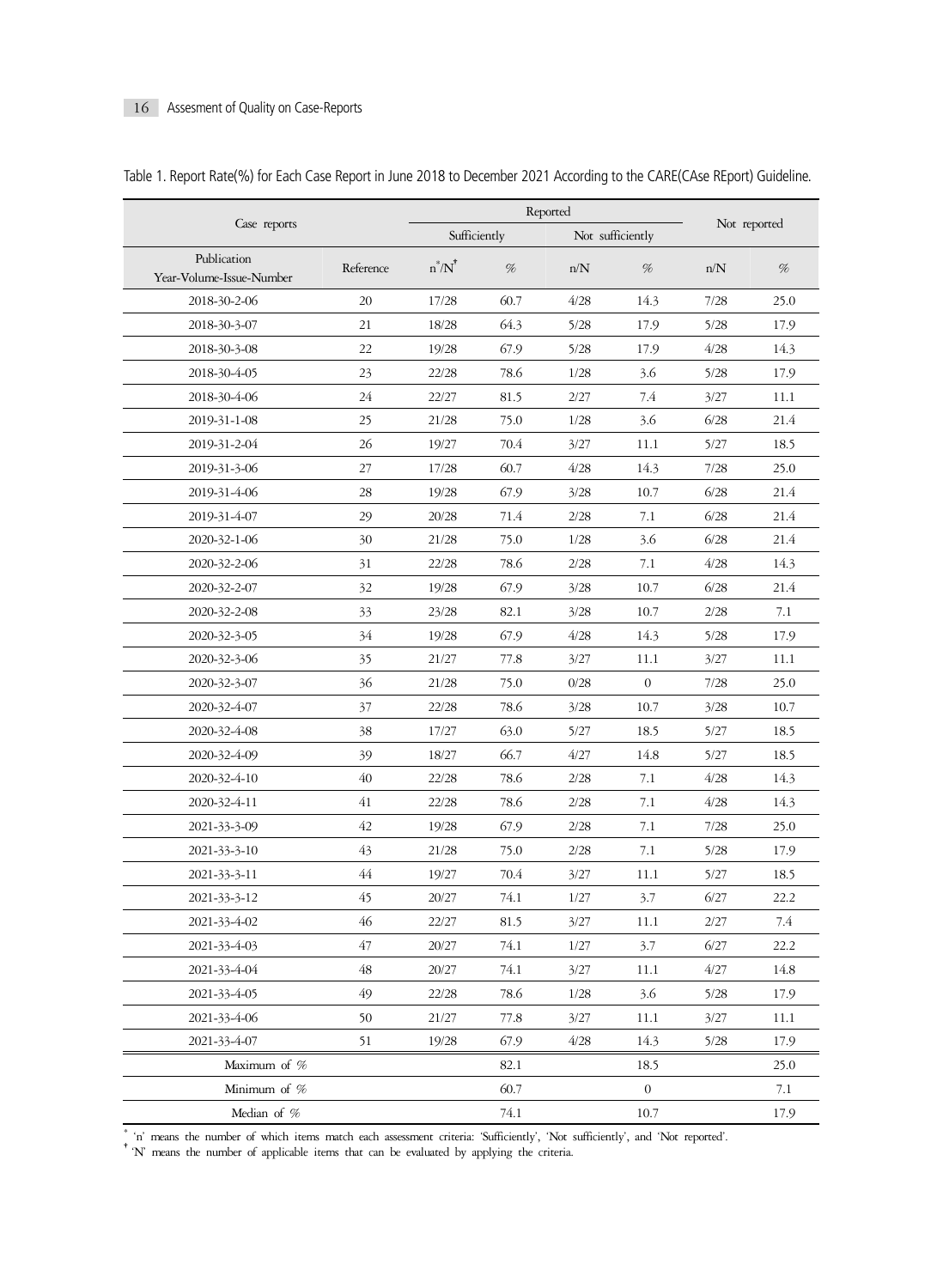

Figure 1. Report rate (%) for each case report in June 2018 to December 2021 according to the CARE(CAse REport) guideline.

각 증례 별에 대한 보고율의 중앙값 변화를 살펴보 면 '충분하게'로 평가받은 비율은 증가했으나(66.7→ 74.5%; 7.8%증가), '충분치 않게'로 평가받은 비율은 감소했고(14.8→10.7%; 4.1%감소), '보고하지 않은' 경 우도 감소했다(21.4→17.9%; 3.5%감소)

## 2. 세부항목별 질 평가 결과

# 1) 2018년 6월~2021년 12월까지의 증례보고들의 세부 항목별 질 평가 결과 (Table 2, Figure 2)

32개의 증례보고별로 총 28개의 CARE지침 항목의 보고 정도를 파악한 결과, '보고하지 않은' 9개의 세부 항목(11, 13, 15, 18, 21, 22, 25, 27, 28번)에 대해 그 비율이 낮아지는 순서는, 21번 치료순응도와 내약성 (96.9%), 13번 진단 과정의 한계(93.8%), 22번 이상반 응(87.5%), 11번 연대기(68.8%), 27번 환자의 관점 (65.6%), 15번 예후관련 임상특성(43.8%), 28번 환자동 의(18.8%), 18번 중재 변경 근거(14.3%), 25번 결론에 이르게 된 논리적 근거(3.1%) 순이였다.

'충분치 않게' 보고하고 있는 항목은 13개(2, 3, 4, 7, 9, 11, 12, 15, 17, 18, 19, 20, 21번)로 그 비율이 낮아지는 순서는, 7번 환자의 인구학적 특성(71.9%), 2번 키워드 (59.4%), 15번 예후관련 임상특성(56.3%), 11번 연대기(25.0%), 4번 초록의 중요 증례소개 (15.6%), 9번 과거력, 가족력, 심리사회적 정보 (15.6%), 18번 중재 변경 근거(4.8%)의 순이였다. 그 외 하위 6개의 항목(3번 초록의 서론, 12번 진단법, 17번 중재시행, 19번 임상의와 환자에 의해 평가된 치료효과들, 20번 중요 추적검사결과, 21번 치료 순 응도와 내약성)은 3.1%의 증례보고가 보고를 충분하 게 하지 않았다.

마지막으로 모든 논문이 '충분하게' 보고하고 있는 항목은 10개(1, 5, 6, 8, 10, 14, 16, 23, 24, 26번) 였다.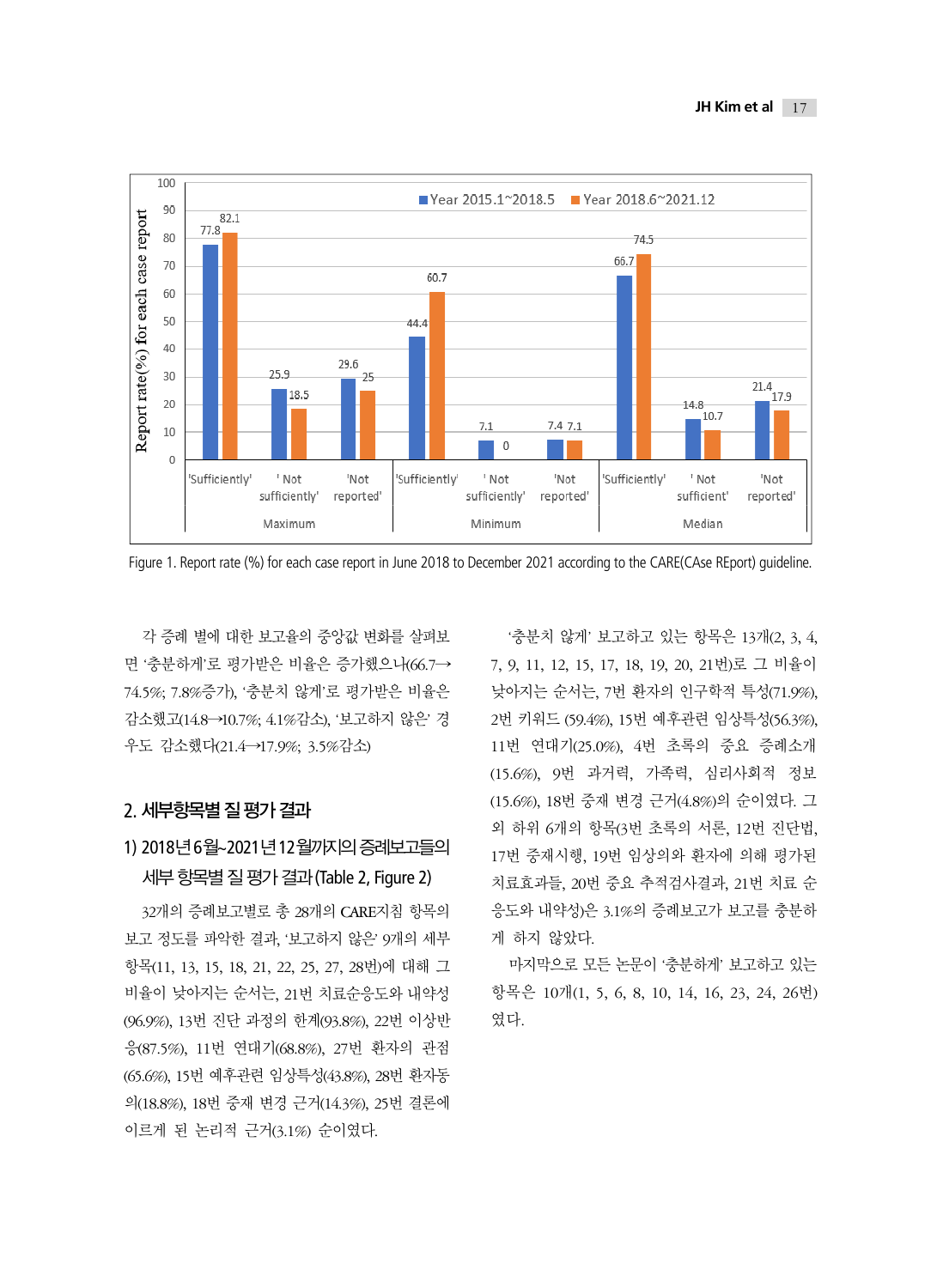|                                 |                 |                         |                                                                                                                                                            |                              |                          | Reported         |                          | Not                       |                |
|---------------------------------|-----------------|-------------------------|------------------------------------------------------------------------------------------------------------------------------------------------------------|------------------------------|--------------------------|------------------|--------------------------|---------------------------|----------------|
| Topic                           |                 |                         | Item                                                                                                                                                       | Sufficiently                 |                          | Not sufficiently |                          | reported                  |                |
|                                 |                 |                         |                                                                                                                                                            | $n^N N$                      | %                        | n/N              | %                        | n/N                       | %              |
| 1. Title                        | 1               | 1                       | The words "case report" should be in the title along with the<br>area of focus.                                                                            | 32/32                        | 100                      | 0/32             |                          | 0/32                      |                |
| 2. Keyword                      | $\overline{c}$  |                         | 2 2 to 5 key words that identify areas covered in this case report                                                                                         | 13/32                        | 40.6                     | 19/32            | $59.4$ <sup>*</sup>      | 0/32                      |                |
|                                 | 3a              | $\overline{\mathbf{3}}$ | Introduction-What is unique about this case? What does it add<br>to the medical literature?                                                                | 31/32                        | 96.9                     | 1/32             | 3.1                      | 0/32                      |                |
| 3. Abstract                     | 3 <sub>b</sub>  | 4                       | The main symptoms of the patient, the important clinical findings,<br>the main diagnoses, therapeutics interventions, and outcomes.                        | 27/32                        | 84.4                     | 5/32             | 15.6                     | 0/32                      |                |
|                                 | 3c              | 5.                      | Conclusion-What are the main "take-away" lessons from this case?                                                                                           | 32/32                        | 100                      | 0/32             | ÷,                       | 0/32                      |                |
| 4. Inctroduction                | 4               | 6                       | One or two paragraphs summarizing why this case is unique<br>with references                                                                               | 32/32<br>100<br>0/32<br>0/32 |                          |                  |                          |                           |                |
|                                 | 5a              |                         | De-identified demographic information and other patient specific<br>information                                                                            | 9/32                         | 28.1                     | 23/32 71.9       |                          | 0/32                      |                |
|                                 | 5Ь              |                         | 8 Main concerns and symptoms of the patient                                                                                                                | 32/32                        | 100                      | 0/32             |                          | 0/32                      |                |
| 5. Patient-information          | 5c              | 9                       | Medical, family, and psychosocial history including relevant genetic<br>information (also see timeline). Relevant past interventions and<br>their outcomes | 27/32                        | 84.4                     | 5/32             | 15.6                     | 0/32                      |                |
| 6. Clinical-Findings            | 6               | 10                      | Describe the relevant physical examination (PE) and other significant<br>clinical findings.                                                                | 32/32                        | 100                      | 0/32             |                          | 0/32                      |                |
| 7. Timeline                     | 7               |                         | 11 Important information from the patient's history organized as a timeline                                                                                | 2/32                         | 6.3                      | 8/32             | 25.0                     | 22/32                     | $68.8^*$       |
|                                 | 8a              |                         | 12 Diagnostic methods (such as PE, laboratory testing, imaging, surveys)                                                                                   | 31/32                        | 96.9                     | 1/32             | 3.1                      | 0/32                      |                |
| 8. Diagnostic-                  | 8b              |                         | 13 Diagnostic challenges (such as access, financial, or cultural)                                                                                          | 2/32                         | 6.3                      | 0/32             | ÷,                       | 30/32                     | $93.8^*$       |
| Assessment                      | 8c              |                         | 14 Diagnostic reasoning including other diagnoses considered                                                                                               | 32/32                        | 100                      | 0/32             | ÷,                       | 0/32                      |                |
|                                 | 8d              |                         | 15 Prognostic characteristics (such as staging in oncology) where applicable                                                                               | 0/32                         | $\overline{\phantom{a}}$ | 18/32            | $56.3^*$                 | 14/32                     | 43.8           |
| 9. Therapeutic-<br>Intervention | 9а              | 16                      | Types of intervention (such as pharmacologic, surgical, preventive,<br>self-care)                                                                          | 32/32                        | 100                      | 0/32             | ÷,                       | 0/32                      |                |
|                                 | 9Ь              | 17                      | Administration of intervention (such as dosage, strength, duration)                                                                                        | 31/32                        | 96.9                     | 1/32             | 3.1                      | 0/32                      |                |
|                                 | 9c              |                         | 18 Changes in intervention (with rationale)                                                                                                                | 17/21                        | 81.0                     | 1/21             | 4.8                      | 3/21                      | 14.3           |
|                                 | 10a             |                         | 19 Clinician and patient-assessed outcomes (when appropriate)                                                                                              | 31/32                        | 96.9                     | 1/32             | 3.1                      | 0/32                      |                |
| 10. Follow-up &                 | 10 <sub>b</sub> |                         | 20 Important follow-up diagnostic and other test results                                                                                                   | 31/32                        | 96.9                     | 1/32             | 3.1                      | 0/32                      |                |
| Outcomes                        | 10c             |                         | 21 Intervention adherence and tolerability (How was this assessed?)                                                                                        | 0/32                         | $\overline{\phantom{a}}$ | 1/32             | 3.1                      | 31/32                     | $96.9^{\circ}$ |
|                                 | 10 <sub>d</sub> |                         | 22 Adverse and unanticipated events                                                                                                                        | 4/32                         | 12.5                     | 0/32             |                          | 28/32                     | $87.5^*$       |
| 11. Discussion                  | 1 la            | 23                      | Discussion of the strengths and limitations in your approach to<br>this case                                                                               | 32/32                        | 100                      | 0/32             |                          | 0/32                      |                |
|                                 | 11b             |                         | 24 Discussion of the relevant medical literature                                                                                                           | 32/32                        | 100                      | 0/32             | ÷,                       | 0/32                      |                |
|                                 | 11c             |                         | 25 The rationale for conclusions (including assessment of possible causes)                                                                                 | 31/32                        | 96.9                     | 0/32             | ÷                        | 1/32                      | 3.1            |
|                                 | 11d             |                         | 26 The primary "take-away" lessons of this case report                                                                                                     | 32/32                        | 100                      | 0/32             | $\overline{\phantom{m}}$ | 0/32                      |                |
| 12. Patient-Perspective 12      |                 | 27                      | When appropriate the patient should share their perspective on<br>the treatments they received                                                             | 11/32                        | 34.4                     | 0/32             |                          | $21/32$ 65.6 <sup>*</sup> |                |
| 13. Informed-Consent            | 13              |                         | 28 Did the patient give informed consent? Please provide if requested                                                                                      | 26/32                        | 81.3                     | 0/32             | ÷,                       | 6/32                      | 18.8           |

|  | Table 2. Report Rate(%) for Each Items of the CARE(CAse REport) Guideline in June 2018 to December 2021. |  |  |  |  |  |  |  |  |  |  |
|--|----------------------------------------------------------------------------------------------------------|--|--|--|--|--|--|--|--|--|--|
|--|----------------------------------------------------------------------------------------------------------|--|--|--|--|--|--|--|--|--|--|

\* 'n' means the number of which items match each assessment criteria: 'Sufficiently', Not sufficiently', and 'Not reported'.<br>\* N' means the number of applicable items that can be evaluated by applying the criteria.<br>\* indi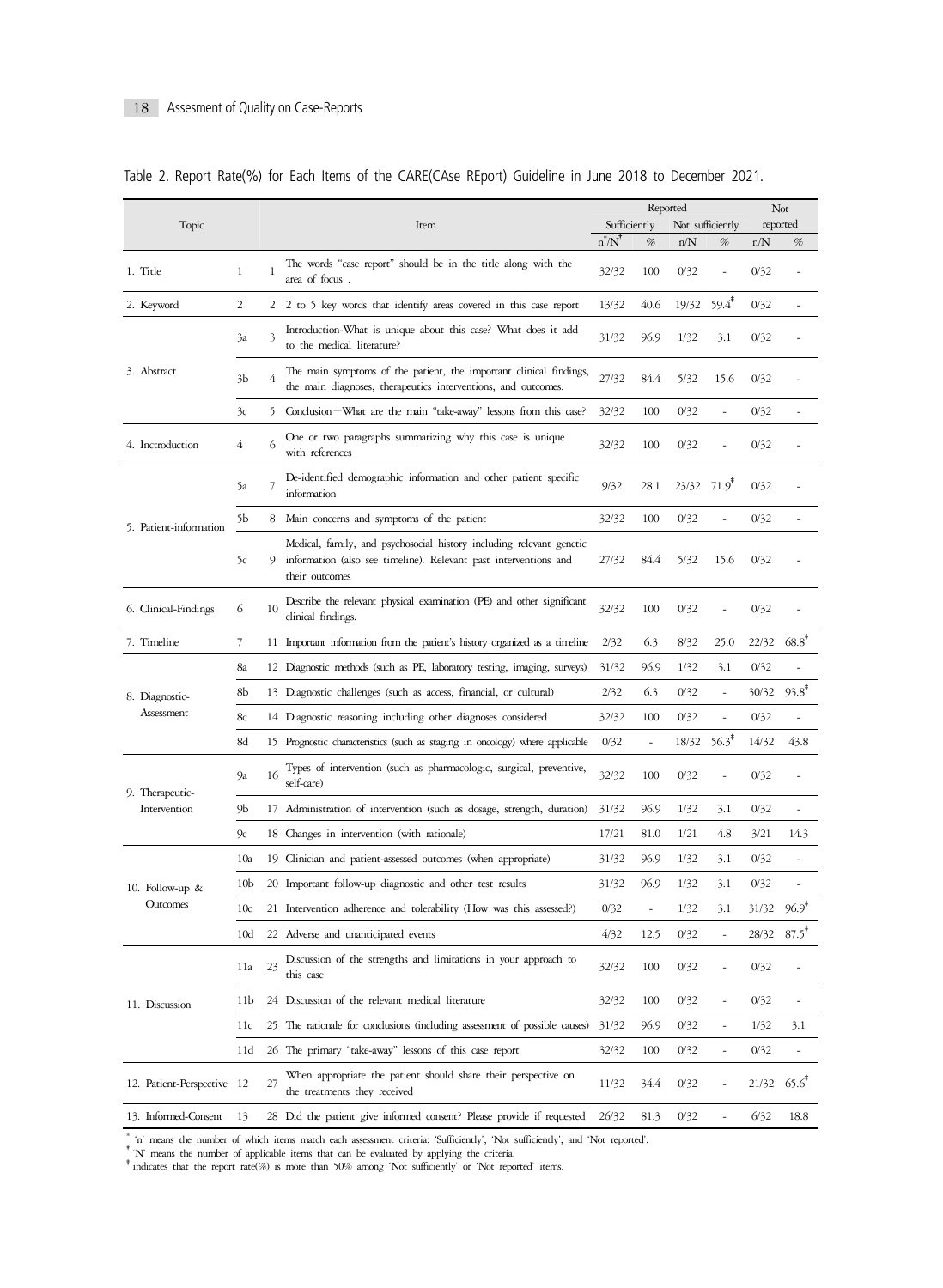

Figure 2. Report rate (%) for each items of the CARE(CAse REport) guideline in June 2018 to December 2021.

# 2) 2015년~2018년 5월까지의 증례보고와 2018년 6월~2021년 12월까지의 증례보고의 세부 항목 중 '보고하지 않은' 항목의 변화 비교 (Figure 3-A)

총 28개 항목 중 미보고율이 오히려 증가한 항목들 은 총 3개(15, 18, 22번)로, 15번 예후관련 임상특성들 (0→43.8%); 43.8%증가), 22번 이상반응(69.2→87.5%; 18.3%증가), 18번 중재 변경 근거(8→14.3%; 6.3%증 가)순으로 증가정도가 작아졌다.

미보고율의 감소로 개선된 항목들은 총 6개(11, 13,

21, 25, 27, 28번)로, 21번 치료순응도와 내약성(100→ 96.9%; 3.1%감소), 13번 진단과정의 한계(97.4→ 93.8%; 3.6%감소), 11번 연대기(71.8→68.8%; 3.0%감 소), 25번 결론에 이르게 된 논리적 근거(7.7→3.1%; 4.6%감소), 27번 환자의 경험(89.7→65.6%; 24.1%감 소), 28번 환자동의(76.9→18.8%; 58.1% 감소) 순으로 감소정도가 커졌다.

미보고율이 0%가 되어 개선된 항목들은 총 5개(5, 9, 10, 12, 14번)로, 5번 초록의 결과 부분에서 중요 교훈, 9번 과거력, 가족력, 심리사회적 정보, 10번 신체 검사결과와 유의한 임상적 발견들, 12번 진단방법들, 14번 진단과정에서의 논리와 근거이다.

참고로 14개 항목(1~4, 6~8, 16, 17, 19, 20, 23, 24, 26번)은 선행연구 결과와 마찬가지로 이번연구 결과 에서도 '보고하지 않은' 항목이 전혀 없었다.

# 3) 2015년~2018년 5월까지의 증례보고와 2018년 6월~2021년 12월까지의 증례보고의 세부 항목 중 '충분치 않게' 보고한 항목의 변화 비교 (Figure 3-B)

총 28개 항목 중 3개의 항목(12, 15, 21번)은 오히려 충분치 않은 보고율이 증가 추세였는데, 15번 예후관 련 임상특성들(0→54.8%; 54.8%증가), 21번 치료 순 응도와 내약성(0→3.2%; 3.2%증가), 12번 진단 방법 들(2.6→3.2%; 0.6%증가) 순으로 증가 정도가 줄어들 었다.

10개 항목(2, 3, 4, 7, 9, 11, 17, 18, 19, 29번)은 '충분 치 않게' 보고된 비율이 줄어든 경향을 보였는데, 3번 서론부분의 증례 특이사항과 기여, 17번 중재의 시행, 19번 임상의 및 환자에 의해 평가된 치료 효과, 20번 중요 추적 검사결과는 5.1%에서 3.1%로 2.0% 감소했 으며, 11번 연대기(28.2→25%; 3.2%감소), 18번 중재 의 변경(8.0→4.8%; 3.2%감소), 7번 인구학적 특성 (74.4→71.9%; 2.5%감소), 9번 과거력, 가족력, 심리사 회적 특성(28.2→15.6%; 12.6%감소), 4번 초록의 중요 증례소개(51.3→15.6%; 35.7%감소), 2번 키워드(100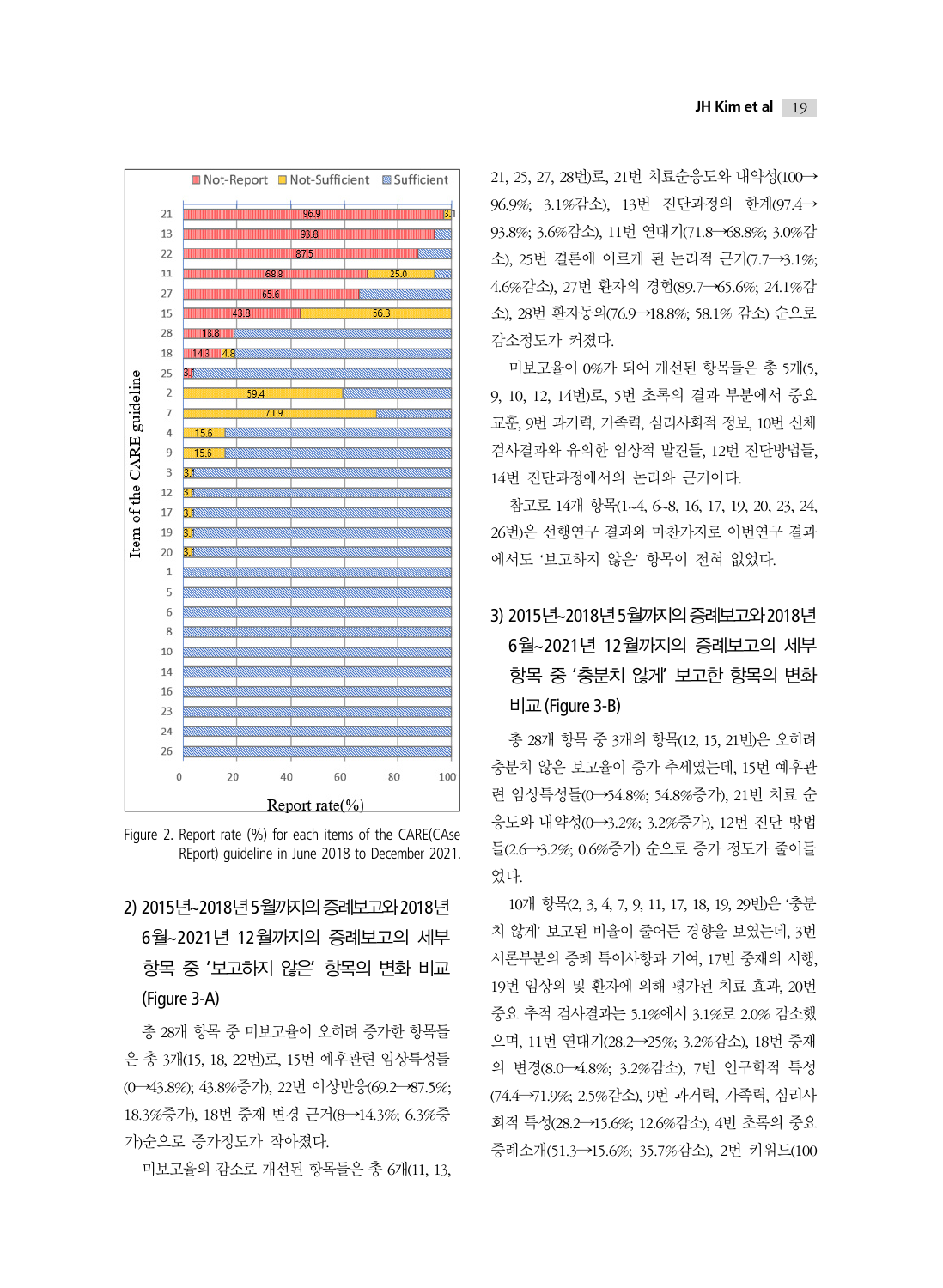

A) 'Not reported' report rate (%), B) 'Not sufficiently' report rate(%)

Figure 3. Comparison of each item's report rate (%) evaluated according to the CARE(CAse REport) quideline between January 2015 to May 2018, and June 2018 to December 2021.

→59.4%; 40.6%감소) 순으로 감소 정도가 증가했다. 마지막으로 6개(1, 5, 8, 23, 25, 27번)는 이번 평가에서 '충분치 않게' 보고한 비율이 0%가 되었다.

참고로 9개 항목(6, 10, 13, 14, 16, 22, 24, 26, 28번) 은 선행연구 결과와 마찬가지로 이번연구 결과에서도 '충분치 않게' 보고한 항목이 전혀 없었다.

### Ⅳ. 考察

증례보고는 관찰연구이자 대조군 부재로 인한 연 구 설계의 특성 상 근거가 취약하다는 약점이 있으며 학술지에서도 증례는 인용이 자주 되지 않아 영향계 수(Impact Factor)에 영향을 준다는 이유로 증례보고의 출판을 꺼린다. 하지만 증례보고는 새롭거나 드문 사 례에 대한 관찰을 공유하며, 의학교육을 위한 실제적 인 컨텐츠를 제공하기 때문에 여전히 의학발전 과정 에 필수적인 보고 방식으로의 가치를 지닌다<sup>52</sup>. 특히 한의학적 중재의 효과를 증명하고 적용범위를 확대해 야하는 한의학 분야에서 증례보고는 큰 의미를 갖기 때문에 증례보고 자체의 정확성과 투명성을 제고하는 것이 필요하다. 이에 한의학계에도 해외에서 제정된 증례보고의 질에 관한 지침인 CARE지침이 2015년에 한국어판으로 번역되었고10, 여러 학회에서 이 도구를 이용하여 1차적으로 증례보고 보고의 질 '현황 파악' 이 시행되었다11-18. 이 연구들이 현황 파악에 그칠 수 밖에 없는 이유는 한의학 분야의 증례 보고의 질 평가 가 처음으로 시행되어 비교 기준이 없으며, 각 학회지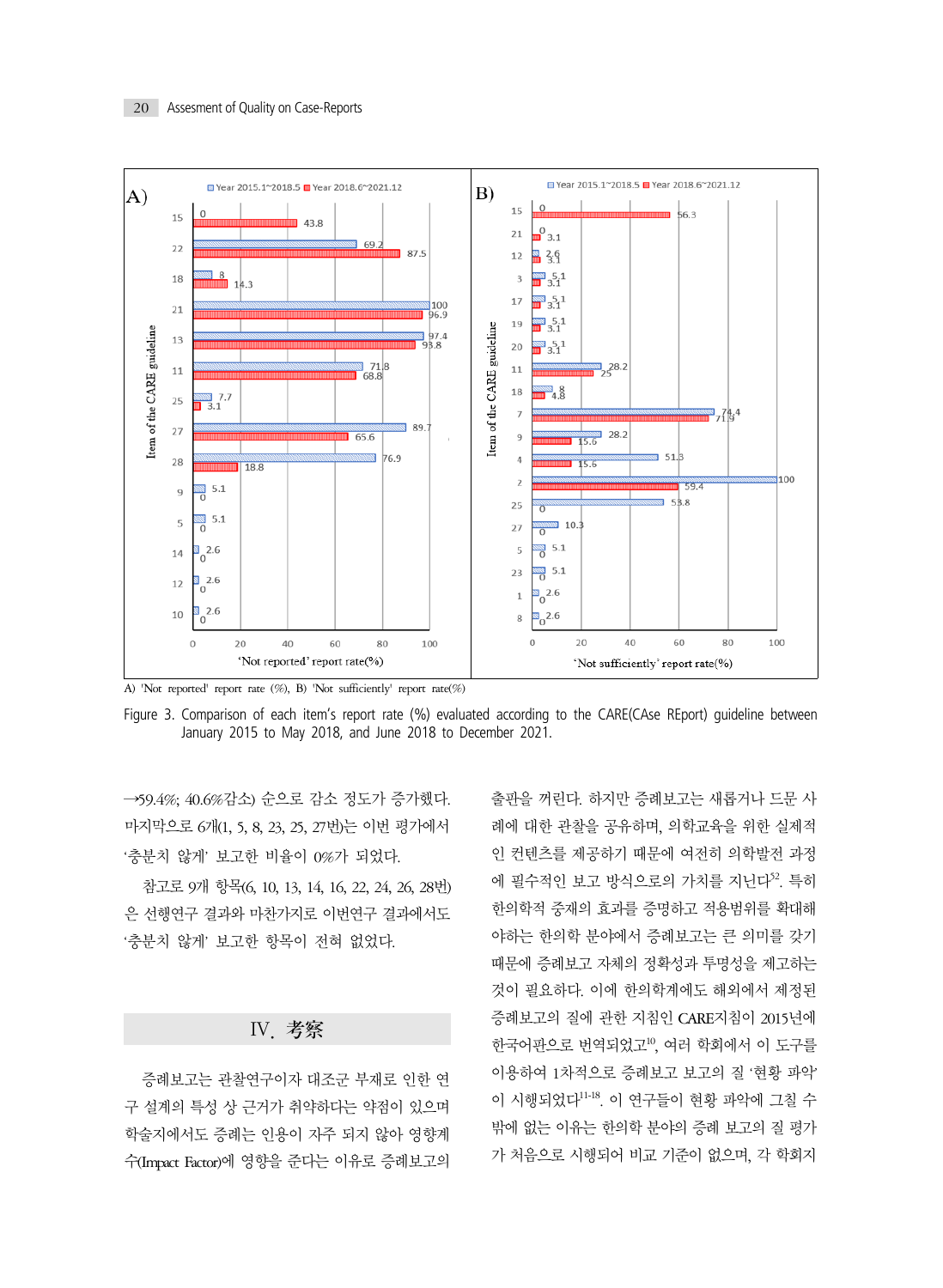별 출판 형식과 진단 및 중재의 방식이 상이하기 때문 에 학회지 별 보고의 질 평가 결과를 상호 비교하기도 어렵기 때문이다<sup>16</sup>.

한편 사상체질의학 분야에서는 제일 먼저 CARE지 침을 이용한 질 평가가 이뤄졌고, 곧이어 사상의학 임상증례 보고를 위한 가이드라인(CARES) 개발연구<sup>19</sup> 가 행해졌다. 해외 그리고 주류 의학의 관점으로 제정 된 CARE지침의 내용은 한의학적 진단과 치료 보고 방식과는 다소 맞지 않는 측면이 있기 때문에 이러한 시도는 큰 의미를 지닌다. 이어 사상체질의학 전공의 직무교육으로 CARE지침이 소개되는 등 지난 4년에 걸쳐 사상체질의학의 보고방식을 고려하면서 증례보 고의 질을 높이려는 노력이 이어졌다. 그러므로 2018 년 6월 관련 선행연구를 실시했던 저자는 이 연구 결 과를 비교대상으로 삼고, CARES개발 연구에서 제시 된 예시를 사상체질의학 증례보고에 보다 적합한 기 준으로 삼아, 지난 4년간 동안 보고된 증례보고들의 질이 어떻게 변화되었는지를 본 연구를 통해 판단할 수 있었다.

우선 증례보고 별로 과거에 비해 최근 약 4년간 보고의 질이 변화했는가를 보기위해, 각 증례보고 별 CARE지침 항목 보고율의 중앙값을 살펴봤을 때 사상 체질의학회지의 증례보고의 질이 전반적으로 향상되 었음을 확인할 수 있었다. Figure1에서 보듯이 '충분하 게'로 평가받은 비율이 66.7%에서 74.5%로 7.8% 증가 한 반면, '충분치 않게' 보고한 비율은 14.8%에서 10.7%로 4.1% 감소했고, '보고하지 않은' 비율도 21.4%에서 17.9%로 3.5% 감소했다. 최대값, 최소값 역시 충분한 보고율을 보이는 증례보고는 증가하고, 충분히 보고하지 않거나 미보고율이 있는 증례보고는 감소하는 경향성을 따르고 있기 때문이다.

이처럼 증례보고 별로 전반적인 보고의 질은 향상 되었으나 Table 2에서 보듯이 아직 '보고하지 않은' 항목과 '충분치 않게' 보고한 항목이 50%를 넘는 경 우도 있기 때문에 이 항목들이 과거에 비해 어떻게 변화되었는지를 살펴봐야 할 것이다. 2018년 6월 이 후 증례보고들은 9개의 항목(11, 13, 15, 18, 21, 22, 25, 27, 28번)에 대해 '보고하지 않은' 것으로 파악되 었다. 우선 이 9개의 '보고하지 않은' 항목 중 50%이상 의 증례보고에서 보고가 안 되어 시급한 개선이 필요 한 항목은 21번 치료순응도와 내약성(96.9%), 13번 진단 과정의 한계(93.8%), 22번 이상반응(87.5%), 11 번 연대기(68.8%), 27번 환자의 관점(65.6%)의 5개이 다. 21번, 13번, 11번 3개의 항목은 '선행연구와 비교 해볼 때 미보고율이 감소 추세'에 있으므로 고무적이 라고 할 수 있으나, 향후 다음의 문제들을 지속적으로 개선해야할 것으로 보인다. 21번 치료 순응도와 내약 성(선행연구보다 3.1%감소)은 환자의 의지 뿐만 아니 라 실제 평가 방법을 모두 제시해야하므로 대부분의 논문에서 명확하게 보고되지 않았으며 '충분치 않게' 보고된 경우는 선행 연구보다 3.2%증가(0→3.2%)되 었다. 13번 진단과정의 한계(선행연구보다 3.6%감 소)는 치매환자와의 의사소통문제가 있었던 증례<sup>21</sup> 나 환자의 직업적 특성으로 진단과 치료에 한계가 있었던 증례30 외에는 대부분의 보고에서 누락되는 항목이였다. 특별한 한계점이 없었다하더라도 그 사 실을 명시하는 것이 향후 보고율을 높이는 방법이다. 11번 연대기(선행연구보다 3.0%감소)는 대부분의 증 례보고에서 누락시키는 경향이 있었다. 특히 '충분치 않게' 보고한 경우는 과거력이나 진단에 대한 요약을 연대기에 제시하지 않고 있었다. 향후 '충분하게' 보 고한 2편24,45의 좋은 예시를 참고하여 보고의 질을 더 높일 필요가 있다. 한편 27번 환자의 관점은 선행 연구보다 24.1%나 감소되어 많이 개선된 항목이며, 향후 증례보고에서도 환자에게 적절한 시점에 치료 소감을 청취하고 보고하는 것이 지속되어야 할 것이 다. 감소추세에 있는 21, 13, 11, 27번 항목과 다르게 22번 이상반응은 69.2%에서 87.5%로 18.3% 증가했 기 때문에 가장 개선이 시급한 항목이다. 31편의 증례 보고 중 27편이 특별한 이상반응이 없었다는 것을 표기하지 않았기 때문에 증가추세를 보였으므로, 증 례보고의 저자들은 적용된 사상처방을 소개하는 부 분에서 해당 처방으로 인한 이상반응은 나타나지 않 았음을 꼭 명기할 필요가 있다.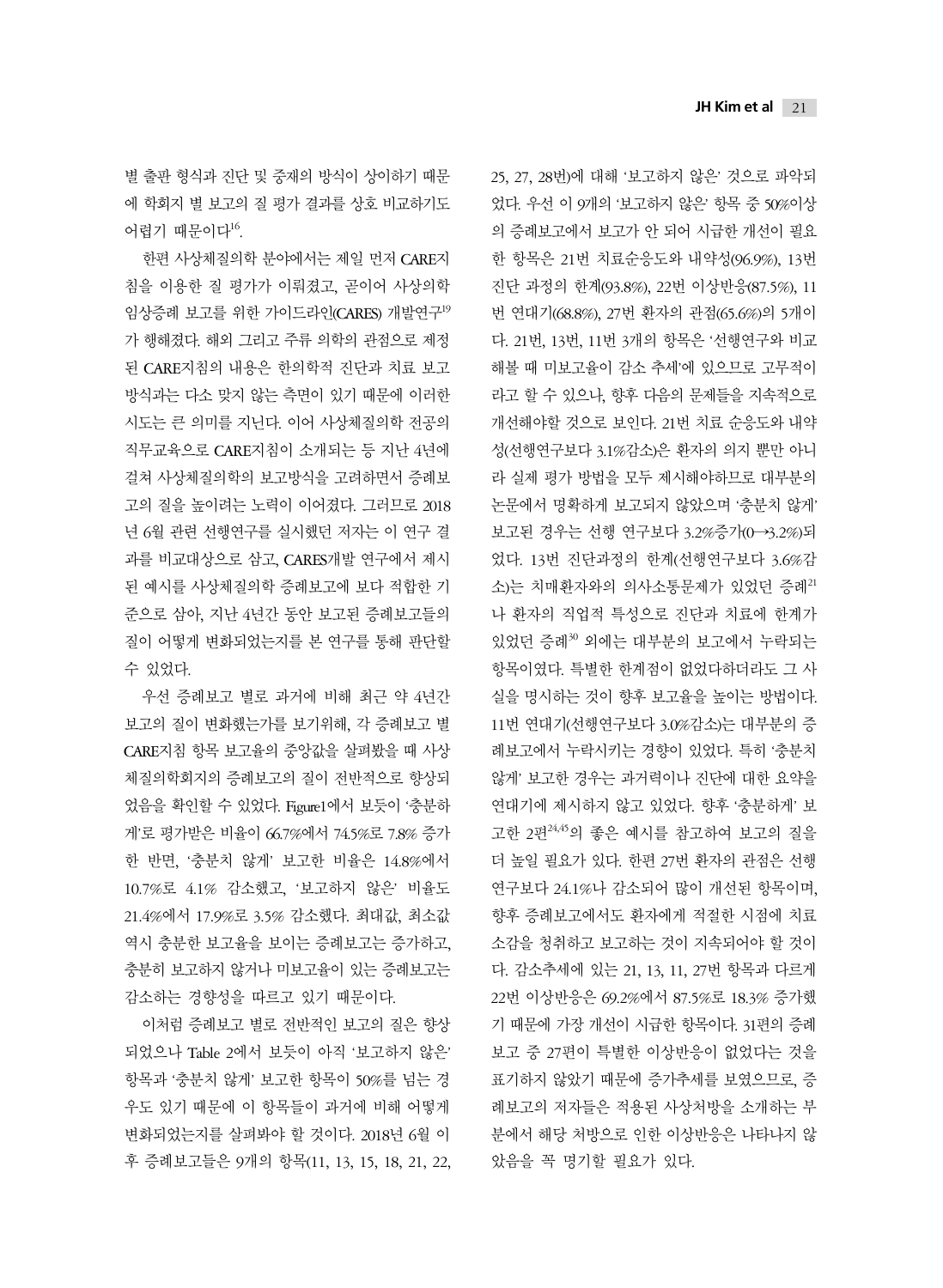다음으로 9개의 '보고하지 않은' 항목(11, 13, 15, 18, 21, 22, 25, 27, 28번) 중 50%미만의 증례보고에서 보고가 안 된 나머지 4개의 항목은 15번 예후관련 임 상특성(43.8%), 28번 환자동의(18.8%), 18번 중재 변경 근거(14.3%), 25번 결론에 이르게 된 논리적 근거 (3.1%)이다. 15번 예후관련 임상특성들은 선행연구에 서는 미보고율이 0%였으나 현재 무려 43.8%나 새로 증가하는 것처럼 보인다. 하지만 이는 연구방법에서 설명했듯이 CARES개발 연구에 의해 저자의 '평가 기 준에 변화'가 있는 것으로 실제 문제가 발생한 것은 아니다. 선행 연구에서 저자는 본래 CARE지침에서 예후에 관한 임상특성들(종양의 단계 등)에 관한 사항 은 사상체질의학지 보고 형식과 맞지 않는다고 보아 39개 중 38개의 증례보고를 '해당없음'으로 분류했으 며 폐암4기 진단의 병기와 예후를 언급했던 한 개의 증례만 '충분하게' 보고한 항목이 있다고 분류했었 다53. 하지만 CARES 개발연구에서는 완실무병의 지표 나, 소병의 정도에 따른 경중험위 의 예후 파악도 해당 항목에 속한다고 새롭게 정의했다. 이에 본 연구에서 는 경중혐위와 관련된 언급과 예후까지 논의되면 '충 분하게' 보고했다고 보았으며, 예후를 위한 것이 아니 라 체질변증과정에서 단순히 순역을 언급한 경우는 '충분치 않게' 보고했다고 판단했다. 그 결과 2018년 6월부터 2021년 12월까지의 증례보고에서는 이 15번 항목이 '충분하게' 보고되었다고 판단된 증례는 없었 으며, '충분치 않게' 보고된 경우는 32편 중 18편으로 56.3%, '보고하지 않은' 경우는 14편으로 43.8%이였 다. 28번 환자동의는 선행연구보다 58.1%나 감소하여 개선정도가 높은 항목이였다. 이는 연구윤리위원회 (IRB) 심의가 확립되어 나타난 현상으로 보인다. 환자 에 대한 개인식별을 할 수 없는 후향적 증례보고는 IRB의 심의면제 대상이지만 CARES에서도 지적했듯 이 사상체질의학의 증례보고의 경우는 진단과정에서 얼굴과 체형사진을 게재하는 경우가 많다. 그러므로 되도록 IRB의 심의면제에 대한 기술 뿐만 아니라 꼭 환자동의 여부를 함께 명시해주는 것이 좋을 것 같다. 4편의 증례보고들24,33,35,37은 IRB의 심의 면제와 환자

동의 여부를 동시에 명시하고 있는 좋은 예시가 된다. 18번 중재 변경의 근거는 선행연구의 미보고율은 8% 였으나 이번에 14.3%로 6.3% 증가하여 증가추세에 있던 22번 이상반응과 마찬가지로 주의가 요구되는 항목이다. 32편의 증례보고 중 11편은 사상처방의 중 재 변경이 치료과정 중에 없었으므로 항목 적용의 '해 당없음'으로 분류되었으며 그 외 21편의 논문 중 감수 나, 온백원을 주된 중재로 내세우고 있지만 그 외로 보조적인 사상 처방을 사용·변경하고 있는데 그 이유 를 제시하지 않았거나, 본방에서 추가적으로 본초가 가미된 이유를 설명하지 않고 있었기 때문에 3편20,27,36 이 중재 변경의 사유를 '보고하지 않은' 것으로 평가되 었다. 향후 증례보고들은 처방의 종류나 가감의 변화 가 있으면 꼭 고찰 부분에서 그 이유를 기술해야 할 것이다. 25번 결론에 이르게 된 논리적 근거는 선행연 구에서 미보고율이 7.7%였으나 3.1%(32편 중 1편)으 로 개선된 항목이였다. 이 1편은 고찰의 내용이 매우 짧아서 주로 환자증상의 변화만을 기술한 예외적인 증례보고라고 할 수 있다.

한편 '충분치 않게' 보고한 항목은 13개(2, 3, 4, 7, 9, 11, 12, 15, 17, 18, 19, 20, 21번)로 이중 50%이상으로 평가된 항목은 7번 환자의 인구학적 특성(71.9%), 2번 키워드 (59.4%), 그리고 앞서 언급한 15번 예후관련 임상특성(56.3%)였다. 7번의 경우 CARE지침과 CARES 연구 예시에서도 환자의 심리사회적 측면을 감안할 수 있도록 직업을 기재하는 것을 권장하고 있다. 이처 럼 나이, 성별, 직업의 요소가 모두 보고된 경우만 '충 분하게' 보고되었다고 평가했기 때문에 직업을 보고 하지 않은 71.9%가 '충분치 않게' 보고했다고 평가되 었다. 직업이 없는 경우에도 '무직'으로 기재하는 것이 추천된다. 2번 키워드의 경우 Case report 혹은 case study를 보고하지 않은 경우 '충분치 않게' 보고했다고 평가하여 59,4%가 이에 해당하였다. 향후 증례보고들 에서는 연구의 특성을 알려주는 이 키워드를 꼭 제시해 야한다. 더 나아가 CARES에서는 Sasang (Consitutional) medicine의 키워드도 포함하는 것도 권고하고 있다. '충분치 않게' 보고한 항목을 선행연구와 비교했을 때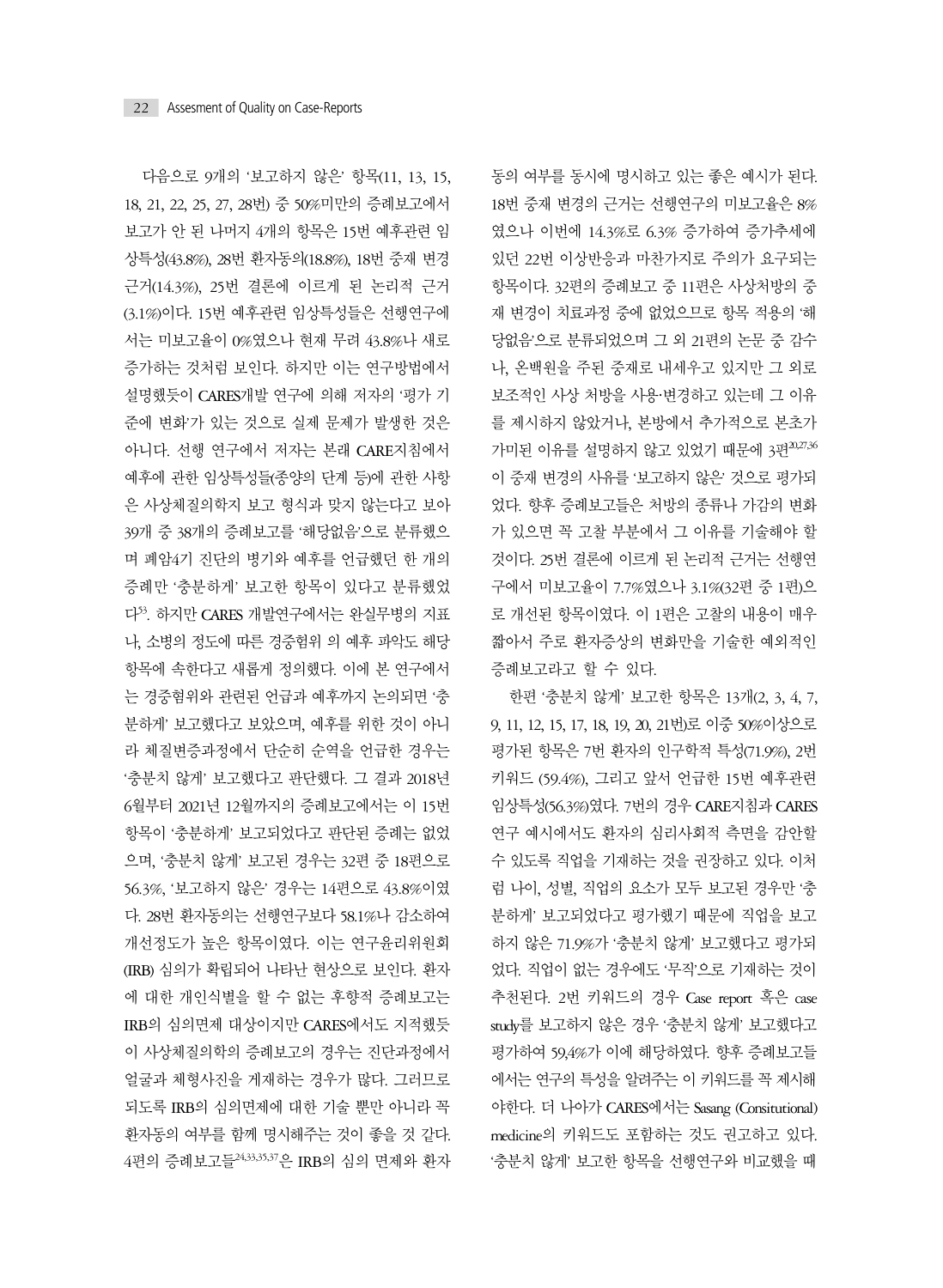증가추세에 있는 것은 3개의 항목(12, 15, 21번)으로 앞서 언급한 15번, 21번을 제외한 12번 진단 방법들은 2.6%에서 3.2%로 0.6% 미미하게 증가했으며 해당항 목의 미보고율은 2.6%에서 0%로 감소했으므로 큰 문 제가 없는 것으로 보인다.

본 연구는 선행연구와 마찬가지로 중재의 종류를 한약에만 한정지어 평가했다는 한계가 있으며, 선행 연구 이후 CARES 개발연구로 인해 15번 항목처럼 보고의 질 평가기준을 바꿔 선행연구와 동일한 일관 된 기준을 적용하지 못하기도 했다. 하지만 단순한 현황파악을 넘어 선행연구를 기준삼아 보고의 질을 비교할 수 있었기 때문에 본 연구는 사상체질의학회 지에서 시행된 약 4년간 증례보고 질 향상의 성과를 보다 객관적으로 파악했다는 점에서 의의를 갖는다. 향후 증례보고 시, 사상체질의학회지에 이미 보고된 보고의 질이 높은 증례들을 참고하고, 본 연구에서 언급된 항목들의 보고에 주의할 때, 사상체질의학회 지에 출판되는 증례보고의 질이 지속적으로 향상될 것이다.

### Ⅴ. 結論

이상 2018년 6월부터 2021년 12월까지 사상체질의 학회지에 발표된 32편의 증례보고에 대해 CARE지침 을 바탕으로 보고의 질적 평가를 실시한 본 연구의 주요 결론을 요약하면 다음과 같다.

1. 사상체질의학회지에 발표된 증례보고들의 보고 의 질은 선행연구 시점에 비해 향상되었다. 보고 율의 중앙값이 '충분하게'로 평가받은 비율은 66.7%에서 74.5%로 7.8% 증가했으며, '충분치 않게'로 평가받은 비율은 14.8%에서 10.7%로, '보고하지 않은' 경우는 21.4%에서 17.9%로 각 각 4.1%, 3.5% 감소했기 때문이다.

- 2. 미보고율이 50%이상인 치료순응도와 내약성 (96.9%), 진단 과정의 한계(93.8%), 이상반응 (87.5%), 연대기(68.8%), 환자의 관점(65.6%)은 향후 증례보고 시 적극적인 개선이 요구되는 항 목이다.
- 3. 미보고율이 선행연구 시점에 비해 각각 18.3%, 6.3% 증가한 이상반응(87.1%)과 중재 변경의 근 거(15%)는 지속적인 주의가 요구된다. 특별한 이상반응이 발생하지 않았어도 이상반응이 없 었다는 사실과, 중재 변경에 대한 이유를 꼭 기술 해야한다.
- 4. 예후관련 임상특성들은 사상체질병증 진단 시 완실무병, 소증, 순역병증에 대한 언급과 함께 예후 정도를 함께 기술해야 '충분하게' 보고한 것으로 볼 수 있으며, 환자동의의 경우 연구윤리 위원회의 심의 면제에 대한 기술 뿐만 아니라 환자 정보 사용 동의 여부도 함께 기술하는 것이 추천된다. 또한 환자의 직업을 기재하는 것과 키워드에 'Case report'와 'Sasang (Consitutional) medicine'을 기재하는 것이 권고된다.

## Ⅵ. Conflicts of Interest

The authors have declared that no conflicts of interest exist.

### Ⅶ. Acknowledgements

This is work was supported by the National Research Foundation of Korea (NRF) grant funded by the Korea Government (MSIT) (NRF-2020R1F1A1065731).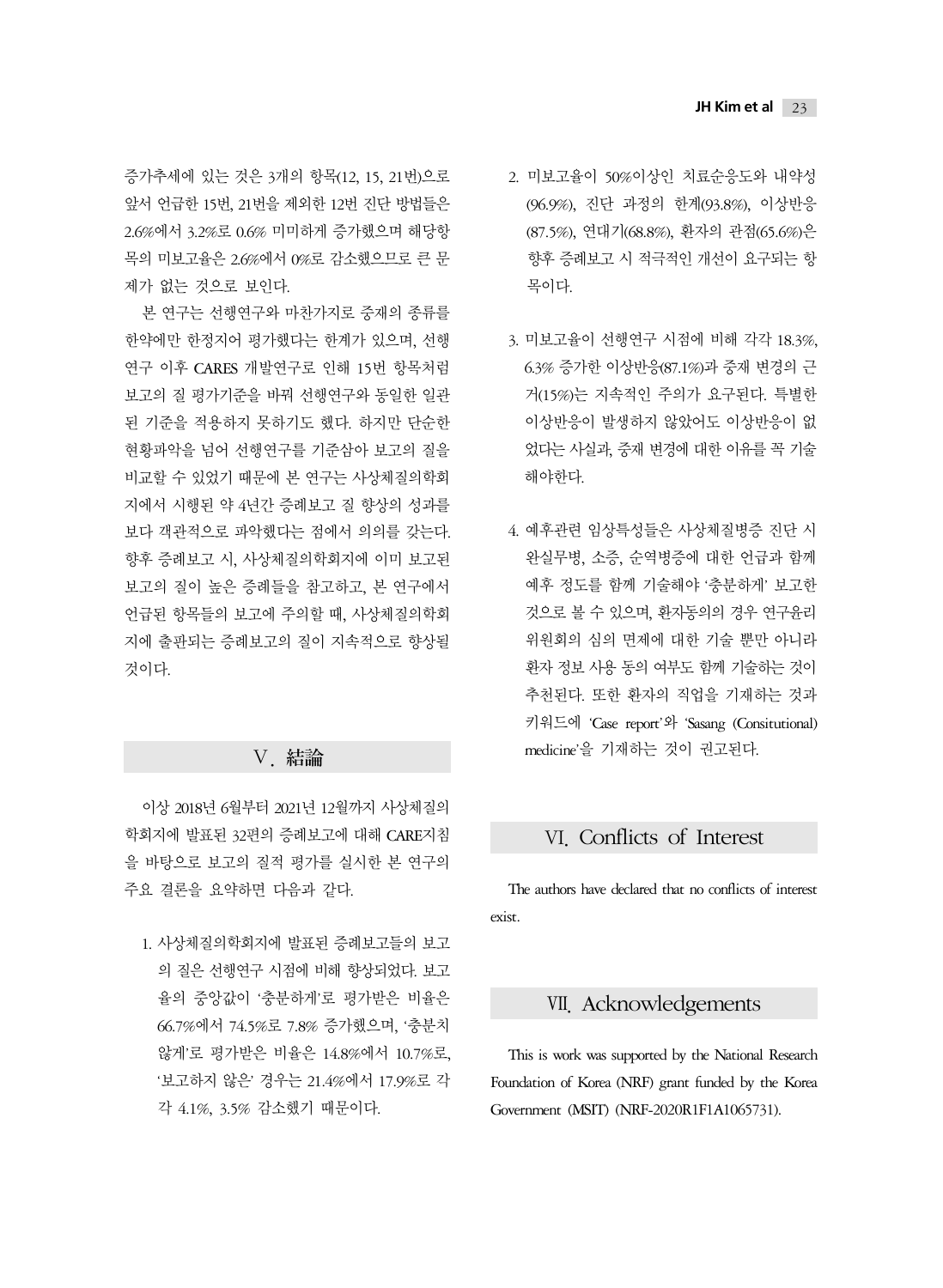### Ⅷ. References

- 1. Grimes DA, Schulz KF. An overview of clinical research: the lay of the land. Lancet. 2002;359(9300): 57-61. DOI: 10.1016/S0140-6736(02)07283-5.
- 2. Murad MH, Asi N, Alsawas M, Alahdab F. New evidence pyramid. Evid Based Med. 2016;21(4): 125-7. doi: 10.1136/ebmed-2016-110401.
- 3. Nissen T, Wynn R. The clinical case report: a review of its merits and limitations. BMC Res Notes. 2014;23(7):264. doi: 10.1186/1756-0500-7-264.
- 4. Sayre JW, Toklu HZ, Ye F, Mazza J, Yale S. Case Reports, Case Series - From Clinical Practice to Evidence-Based Medicine in Graduate Medical Education. Cureus. 2017 7;9(8):e1546. doi: 10.7759/ cureus.1546.
- 5. Gagnier JJ, Riley D, Altman DG, Moher D, Sox H, Kienle G. The CARE Guidelines. Dtsch Arztebl Int. 2013;110(37):603-8. doi: 10.1136/bcr-2013-201554
- 6. Riley DS, Barber MS, Kienle GS, Aronson JK, von Schoen-Angerer T, Tugwell P, et al. CARE guidelines for case reports: explanation and elaboration document. J Clin Epidemiol. 2017;89:218-235. doi: 10.1016/j.jclinepi.2017.04.026.
- 7. Han GJ, Kim SY. What Cases Are Worth Publishing in the Korean Medical Case Report? Korean J. of Acupuncture. 2020;37(3):159-171.(Korean) doi: 10.14406/acu.2020.021
- 8. Ku M, Cha WS, Kim N. A study on the educational utilization of Eui'an -the possibility of combination between PBL (Problem Based Learning) and Eui'an-. The Journal of Korean Medical History. 2018;31(2):83-90. doi: 10.15521/jkmh.2018.31. 2.083
- 9. Jo, HJ, Jo NY. Developing a Standardized Patient Program using Internal Damage Fever Cases in

Korean Medical Education. J of Korean medical classics. 2020;33(4):1229-8328.(Korean) doi: 10.14369/ jkmc.2020.33.4.033

- 10. Lee SM, Shin YS, Nam DW, Choi DY. Korean Translation of the CARE guidelines. The Acupuncture. 2015;32(2):1-9.(Korean) doi: 10.13045/acupunct. 2015056
- 11. Kim JH, Lee HL, Lee JA, Lee MS. Assesment of The Quality of Reporting in Case Reports in Journal of Sasang Constitutional Medicine from Year 2015 to 2018 : Using CARE Guidelines. J Sasang Constitut Med 2018;30(2):28-41.(Korean) doi: 10.7730/JSCM.2018.30.2.28
- 12. Park KM, Choi SY, Lee JA, Song YK. Evaluation of the Quality of Case Reports of the Journal of Korean Medicine for Obesity Research from 2013 to 2018 According to the CARE (CAse REport) Guidelines. J Korean Med Obes Res. 2018;18(2): 144-151.(Korean) doi: 10.15429/jkomor.2018.18. 2.144
- 13. Lee HL, Kim JH, Lee MS, Lee JA. Evaluation of the Quality of the Case Reports from the Journal of Pediatrics of Korean Medicine Based on the CARE Guidelines. J Pediatr Korean Med. 2018;32(3):131-140.(Korean) doi: 10.7778/jpkm. 2018.32.3.131
- 14. Lee HS, Lee JY, Han JH, Chae H. Evaluation of the Quality of Case Reports in Journal of Oriental Neuropsychiatry Using CARES Guideline. J of Oriental Neuropsychiatry 2019;30(2):59-69. (Korean) doi: 10.7231/jon.2019.30.2.059
- 15. Ahn JH, Ko JH, Kim SY, Kim SJ, Bae JH, Yoon YJ, et al. Evaluation of Adherence to the CARE (CAse REport) Guidelines of Case Reports in the Journal of Korean Medicine Rehabilitation. J. of Korean Medicine Rehabilitation. 2019:29(3):75-85. (Korean) doi: 10.18325/jkmr.2019.29.3.75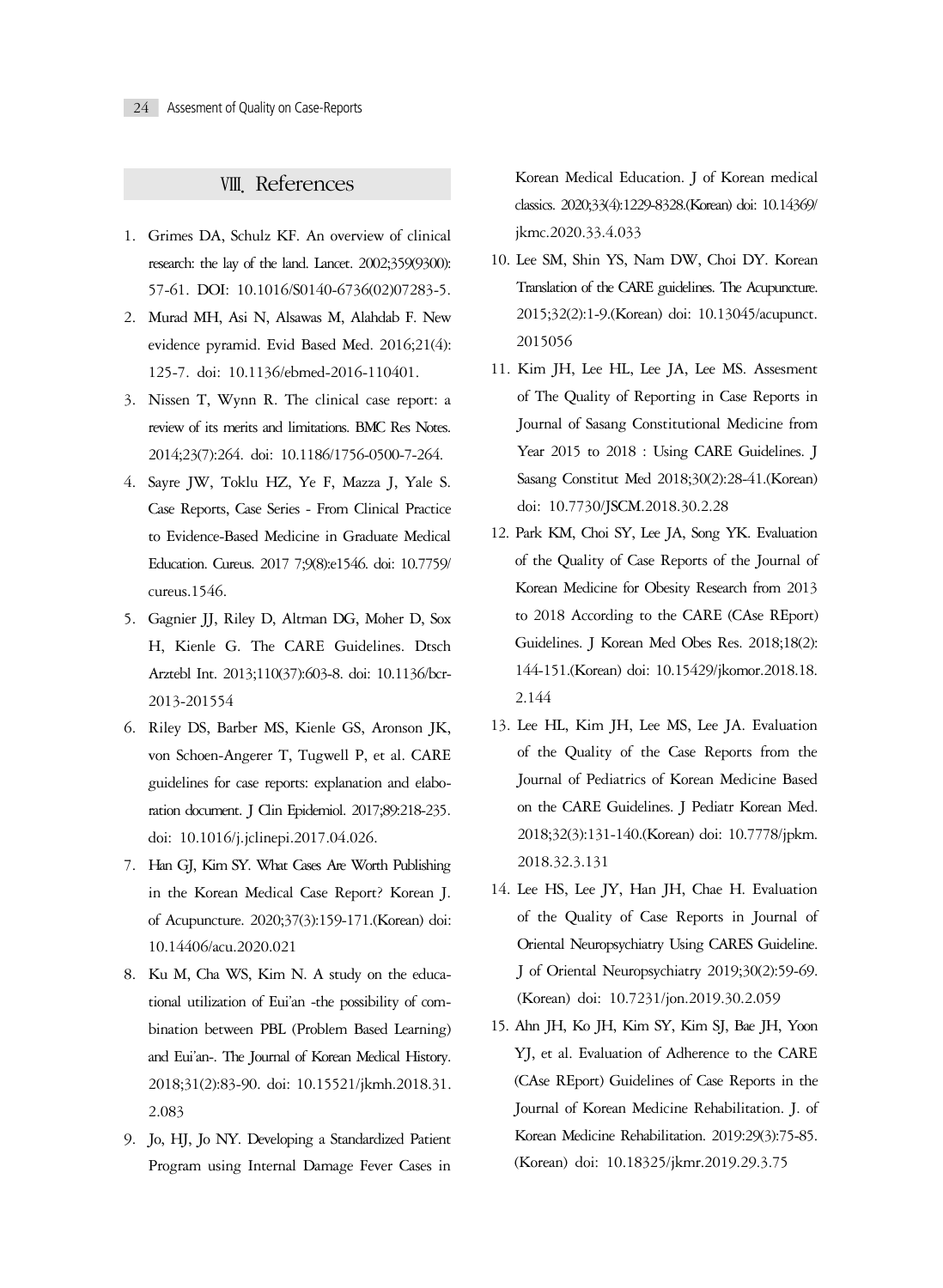- 16. Choi SY. Evaluation of the Quality of Case Reports from the Journal of Korean Medicine Based on the CARE Guidelines. J. of Korean Medicine. 2020;41(2):122-136.(Korean) doi: 10. 13048/jkm.20019
- 17. Nam EY, Park JY. Evaluation of the Quality of the Case Reports from the Journal of Obstetrics and Gynecology of Korean Medicine Based on the CARE Guidelines. 2019;32(2):71-85.(Korean) doi: 10.15204/jkobgy.2019.32.2.071
- 18. Choi SK, Oh KJ, Lee JH. A Quality Evaluation Study of Case Reports in the Journal of Korea CHUNA Manual Medicine for Spine & Nerves According to the CARE(CAse REport) Guidelines. The Journal of Chuna Manual Medicine for Spine & Nerves. 2021;16(1):91-105.(Korean) doi: 10. 30581/jcmm.2021.16.1.91
- 19. Lee S. Kim SH, Han SY, Lee YJ, Lee JY, Bae NY, Chae H. Development of guideline for reporting CAse REport for Sasang medicine (CARES). J Sasang Constitut Med. 2018;30(3):74-94.(Korean) doi: 10.7730/JSCM.2018.30.3.74
- 20. Jo SW, Hur HS, Lim EC, Koh JY, Song GE, Lee JH, et al. Case-Report of Treatment of A Soyangin Patient with Chronic Dizziness Using Euphorbiae Kansui Radix. J Sasang Constitut Med. 2018;30(2):64-73.(Korean) doi: 10.7730/JSCM. 2018.30.2.64
- 21. Oh JW, Kang MS, Yang SP, Lee EJ. A Case Report on Neurogenic bladder by Frontotemporal dementia Treated with Yanggyuksanhwa-tang. J Sasang Constitut Med. 2018;30(3):95-103.(Korean) doi: 10.7730/JSCM.2018.30.3.95
- 22. Park MY, Oh HJ, Hwang MW. A Clinical Case Report of Soyangin Patient with Dyshidrosis. J Sasang Constitut Med. 2018;30(3):104-115.(Korean) doi: 10.7730/JSCM.2018.30.3.104
- 23. Park SW, Keum NR, Bae HS, Park SS. A Case Study of a Dysgeusia in a Soyangin Patient. J Sasang Constitut Med. 2018;30(4):53-58.(Korean) doi: 10.7730/JSCM.2018.30.4.53
- 24. Kim BM, Jo HG. Effect of Modified Hyeongbangjiwhang-tang for essential tremor after total vaginal hysterectomy: Case report. J Sasang Constitut Med. 2018;30(4):59-66.(Korean) doi: 10.7730/JSCM. 2018.30.4.59
- 25. Lee YJ, Lee S, Kim SH, Lee JY, CHAE H. A Case of Cold Hypersensitivity from Hypothyroidism of Soeumin Diagnosed as Greater Yang Disease Reverting Yin Pattern. J Sasang Constitut Med. 2019;31(1):102-112.(Korean) doi: 10.7730/JSCM. 2019.31.1.102
- 26. Lee S, Lee YJ, Lee JY. A Case Report of Sweating and Palpitation due to Chemotherapy for Cancer in a Soeumin Patient with Primary Central Nervous System Lymphoma. J Sasang Constitut Med. 2019; 31(2):31-40.(Korean) doi: 10.7730/JSCM.2019. 31.2.31
- 27. Jo SW, Oh JY, Lim EC, Koh JY, Lee JH, Lim GM, et al. Case-Report of a Leukoaraiosis Soeumin Patient with Left Side Weakness, Dyspepsia And Other Symptoms Improved by Combined Treatment of Onbaek-won. J Sasang Constitut Med. 2019;31(3): 66-78.(Korean) doi: 10.7730/JSCM.2019.31.3.66
- 28. Park GH, Kim JW, Jeon SH. A Case Report of Delirium and Cognitive Decline Caused by Traumatic Subarachnoid Hemorrhage in Soeumin Alzheimer Patient. J Sasang Constitut Med. 2019; 31(4):57-64.(Korean) doi: 10.7730/JSCM.2019. 31.4.57
- 29. Lee HR, Oh JW, Kang MS, Lee EJ. A Case Report on Diarrhea after Chemotherapy in a Soeumin Patient with Glioblastoma. J Sasang Constitut Med. 2019;31(4):65-73.(Korean) doi: 10.7730/JSCM.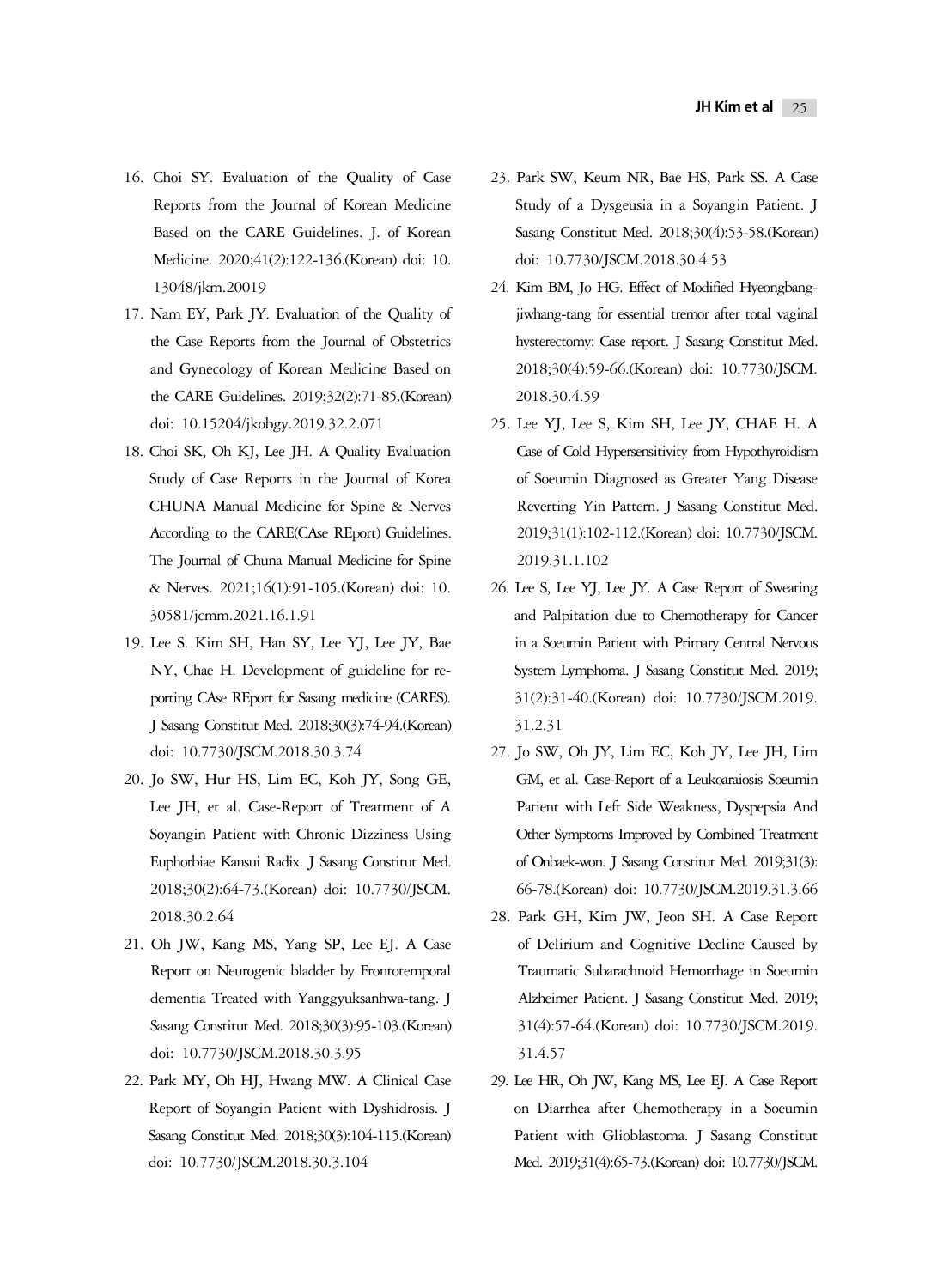2019.31.4.65

- 30. Han SZ, Yu JS. Sasang Constitutional Treatment in a Taeeumin Patient with Irritable Bowel Syndrome(IBS) accompanied by Allergic Reaction to Antibiotics : A case study. J Sasang Constitut Med. 2020;32(1):50-57.(Korean) doi: 10.7730/ JSCM.2020.32.1.50
- 31. Lee YJ, Lee S, Park JE, Kim SH, Lee JY, CHAE H. A Case of Panic Disorder of Soeumin Concurrently Treated with Psychotherapy Based on Sasang Constitutional Medicine. J Sasang Constitut Med. 2020;32(2):61-70.(Korean) doi: 10.7730/JSCM. 2020.32.2.61
- 32. Jo SW, Oh JY, Kim WY, Lim EC, Lee YG, Hong SH, et al. A Case-Report of Soyangin with Acute Urinary Retention and Lower Urinary Tract Symptoms Treated by Yukmijihwang-tang -gagambang. J Sasang Constitut Med. 2020;32(2): 71-79.(Korean) doi: 10.7730/JSCM.2020.32.2.71
- 33. Kim, JH. A Case Report of Patient with Recurrent Aphthous Stomatitis and Pompholyx Treated with Modified Palmulgunja-tang. J Sasang Constitut Med. 2020;32(2):80-95.(Korean) doi: 10.7730/ JSCM.2020.32.2.80
- 34. Lee MJ, Park MY, Hwang MW. A Clinical Case Report of Soyangin Patient Diagnosed as Sjögren's Syndrome with Irritable Bladder. J Sasang Constitut Med. 2020;32(3):46-54.(Korean) doi: 10.7730/JSCM. 2020.32.3.46
- 35. Oh JW, Lee JH. Korean Medical Treatment Focusing on Cheongsim-tanggamibang for Hypertriglyceridemia Patient : A Case report. J Sasang Constitut Med. 2020;32(3):55-63.(Korean) doi: 10.7730/JSCM. 2020.32.3.55
- 36. Oh SY, Gwak SR. A Case Report of Inhalation Injury Induced Chronic Bronchitis Treated with Taeeumin Mahwangjeongcheon-tang. J Sasang

Constitut Med. 2020;32(3):64-71.(Korean) doi: 10.7730/JSCM.2020.32.3.64

- 37. Jang HL, Lee HR, Oh JW, Lee EJ. A Case Report of San-syndrome (疝症) Patient Diagnosed as Soeumin Greater Yang Disease Reverting Yin Pattern. J Sasang Constitut Med. 2020;32(4):96-106.(Korean) doi: 10.7730/JSCM.2020.32.4.96
- 38. Park GH, Jeon SH, Kim JW. A Case Report of a Soyangin Oro-facial Dyskinesia Treated with Functional Cerebrospinal Therapy. J Sasang Constitut Med. 2020;32(4):107-117.(Korean) doi: 10.7730/ JSCM.2020.32.4.107
- 39. Cho Y, Lee JH. A Case-Report of a Taeeumin Patient with Diabetes Mellitus Treated by Mangeummunmutang gagambang. J Sasang Constitut Med. 2020; 32(4):118-128.(Korean) doi: 10.7730/JSCM.2020. 32.4.118
- 40. Park MY, Lee MJ, Hwang MW. A Clinical Case Report of Taeeumin Patient Diagnosed as Fibromyalgia with Headache and Dizziness. J Sasang Constitut Med. 2020;32(4):129-140.(Korean) doi: 10.7730/JSCM.2020.32.4.129
- 41. Park JE, Lee S, Lee JY. A Case Report of a Patient with Olivopontocerebellar Atrophy Improved with Chengsimyeonja-tang. J Sasang Constitut Med. 2020;32(4):141-151.(Korean) doi: 10.7730/ JSCM.2020.32.4.141
- 42. Han SZ, Yu JS. A Case Study of Taeeumin Patient with Edema Treated with Gunyuljejo-tang. J Sasang Constitut Med. 2021;33(3):138-145.(Korean) doi: 10.7730/JSCM.2021.33.3.138
- 43. Lee MJ, Lee JY, Hwang MW. Herbal Medicine Treatment for Persistent Night Sweats in Soyangin Patients: A Retrospective Case Series. J Sasang Constitut Med. 2021;33(3):146-160.(Korean) doi: 10.7730/JSCM.2021.33.3.146
- 44. Lee JY, Lee MJ, Hwang MW. A Clinical Case